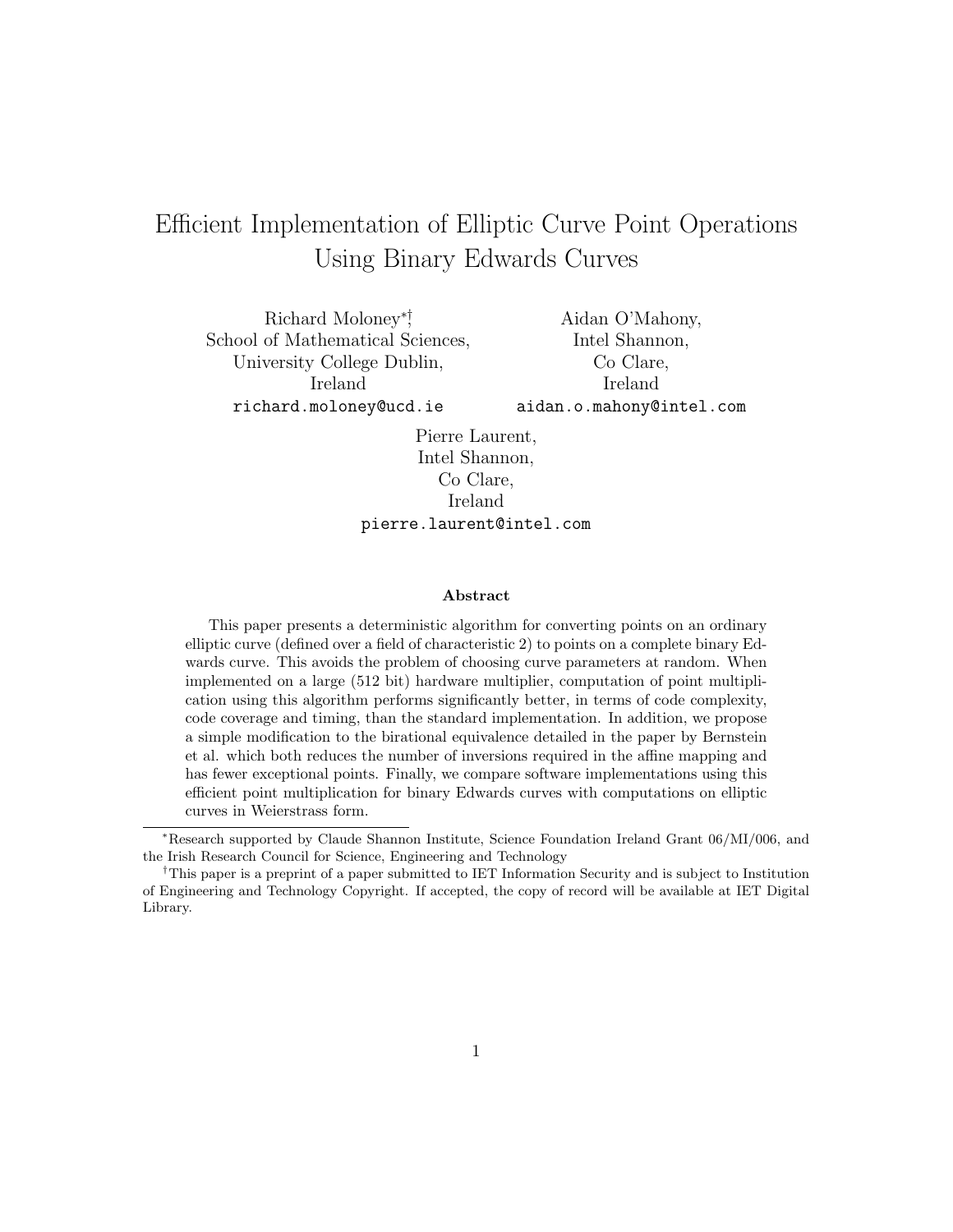# 1 Introduction

Binary Edwards curves (BECs) were introduced by Bernstein et al. in [\[1\]](#page-14-0). If  $k$  is a field of characteristic 2,  $d_1, d_2 \in k$  with  $d_1 \neq 0$ ,  $d_2 \neq d_1^2 + d_1$ , the binary Edwards curve with coefficients  $d_1$ ,  $d_2$  is the affine curve

$$
E_{B,d_1,d_2}: d_1(x+y) + d_2(x^2+y^2) = (x+x^2)(y+y^2)
$$

The addition law is given by  $(x_1, y_1) + (x_2, y_2) = (x_3, y_3)$  where

$$
x_3 = \frac{d_1(x_1+x_2) + d_2(x_1+y_1)(x_2+y_2) + (x_1+x_1^2)(x_2(y_1+y_2+1) + y_1y_2)}{d_1 + (x_1+x_1^2)(x_2+y_2)}
$$

$$
y_3 = \frac{d_1(y_1 + y_2) + d_2(x_1 + y_1)(x_2 + y_2) + (y_1 + y_1)^2(y_2(x_1 + x_2 + 1) + x_1x_2)}{d_1 + (y_1 + y_1)^2(x_2 + y_2)}
$$

An ordinary elliptic curve  $E$  over  $k$  expressed in the form

$$
v^2 + uv = u^3 + a_2 u^2 + a_6
$$

is birationally equivalent to a complete binary Edwards curve with coefficients  $d_1$ ,  $d_2$  where In a boundary equivalent to a complete binary Edwards curve with coefficients  $a_1$ ,  $a_2$  where  $Tr(d_1) = Tr(a_2) + 1$ ,  $Tr(\sqrt{a_6}/d_1^2) = 1$  and  $d_2 = d_1^2 + d_1 + \sqrt{a_6}/d_1^2$ . Note that  $d_1$  is generally not unique.

#### 1.1 Review of some basic concepts

The trace function  $\text{Tr:}\mathbb{F}_{2^m}\to\mathbb{F}_2$  on a finite field of characteristic 2 is defined by [\[2\]](#page-14-1)

$$
\alpha \mapsto \sum_{i=0}^{m-1} \alpha^{2^i} = \alpha + \alpha^2 + \dots + \alpha^{2^{m-1}}
$$

Note that

$$
Tr(\alpha) = Tr(\alpha^2) = Tr(\sqrt{\alpha})
$$

and

$$
\text{Tr}(\alpha + \beta) = \text{Tr}(\alpha) + \text{Tr}(\beta)
$$

for all  $\alpha, \beta \in \mathbb{F}_{2^m}$ . If m is odd, Tr(1) = 1. If  $\alpha$  has minimal polynomial  $x^t + a_{t-1}x^{t-1} + \cdots + 1$ over  $\mathbb{F}_2$ , then  $\text{Tr}(\alpha) = a_{t-1}$ .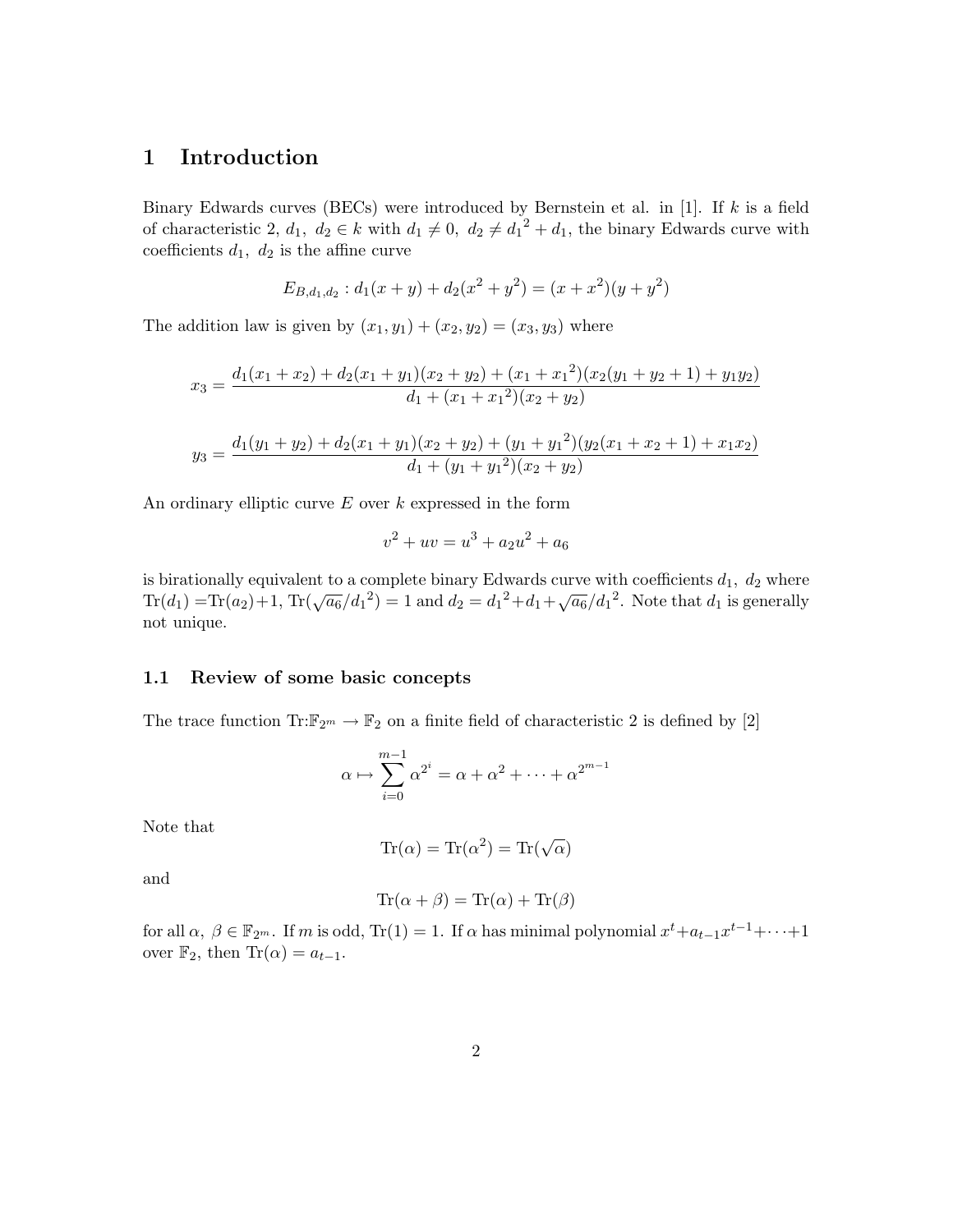If m is odd, the half-trace function  $H:\mathbb{F}_{2^m} \to \mathbb{F}_{2^m}$  is defined by [\[2\]](#page-14-1)

$$
\alpha \mapsto \sum_{i=0}^{(m-1)/2} \alpha^{2^{2i}} = \alpha + \alpha^4 + \alpha^{16} + \dots + \alpha^{2^{m-1}}
$$

Given  $\alpha \in \mathbb{F}_{2^m}$ , the square root of  $\alpha$  is calculated as  $\sqrt{\alpha} = \alpha^{2^{m-1}}$  [\[2\]](#page-14-1).

### 1.2 Aim of this paper

Several points need to be made about the constraints of our physical system. We assume  $k = \mathbb{F}_{2^m}$  where m is an odd prime (to avoid the Weil descent attack [\[2\]](#page-14-1)). We assume E is an ordinary elliptic curve, denoted in short Weierstrass form, over  $k$ , and that at least one k-rational point of  $E$ ,  $(u_1, v_1)$  is specified. Our purpose is to describe a method for obtaining the results of point operations on  $E$  by mapping  $E$  to a related complete binary Edwards curve,  $E_{B,d_1,d_2}$  (with  $\text{Tr}(d_2) = 1$ ).

Other constraints of our system are that the computation of the trace of an element is considered highly time–consuming, as is inversion of an element, and memory is assumed to be minimal, so storage of lists, vectors, etc. is not feasible. We do not assume access to a random number generator.

### 2 The birational equivalence

The birational equivalence from the binary Edwards curve  $E_{B,d_1,d_2}$  with coordinates  $(x, y)$ to a Weierstrass curve  $v^2 + uv = u^3 + a_2u^2 + a_6$  with coordinates  $(u, v)$  is given by

$$
u = \frac{d_1(d_1^2 + d_1 + d_2)(x + y)}{(xy + d_1(x + y))}
$$
  

$$
v = d_1(d_1^2 + d_1 + d_2) \left(\frac{(b+1)x + by}{xy + d_1(x+y)} + d_1 + 1\right)
$$

with one exceptional point  $(0, 0)$  (identified with  $\mathcal{O}$ , the identity of the Weierstrass curve). We will make frequent use of b, denoting an element of k satisfying  $b^2 + b = d_1^2 + d_2 +$  $a_2$ .

The inverse mapping is given by

$$
x = \frac{d_1(u + d_1^2 + d_1 + d_2)}{(b+1)u + v + (d_1^2 + d_1)(d_1^2 + d_1 + d_2)}
$$

$$
y = \frac{d_1(u + d_1^2 + d_1 + d_2)}{bu + v + (d_1^2 + d_1)(d_1^2 + d_1 + d_2)}
$$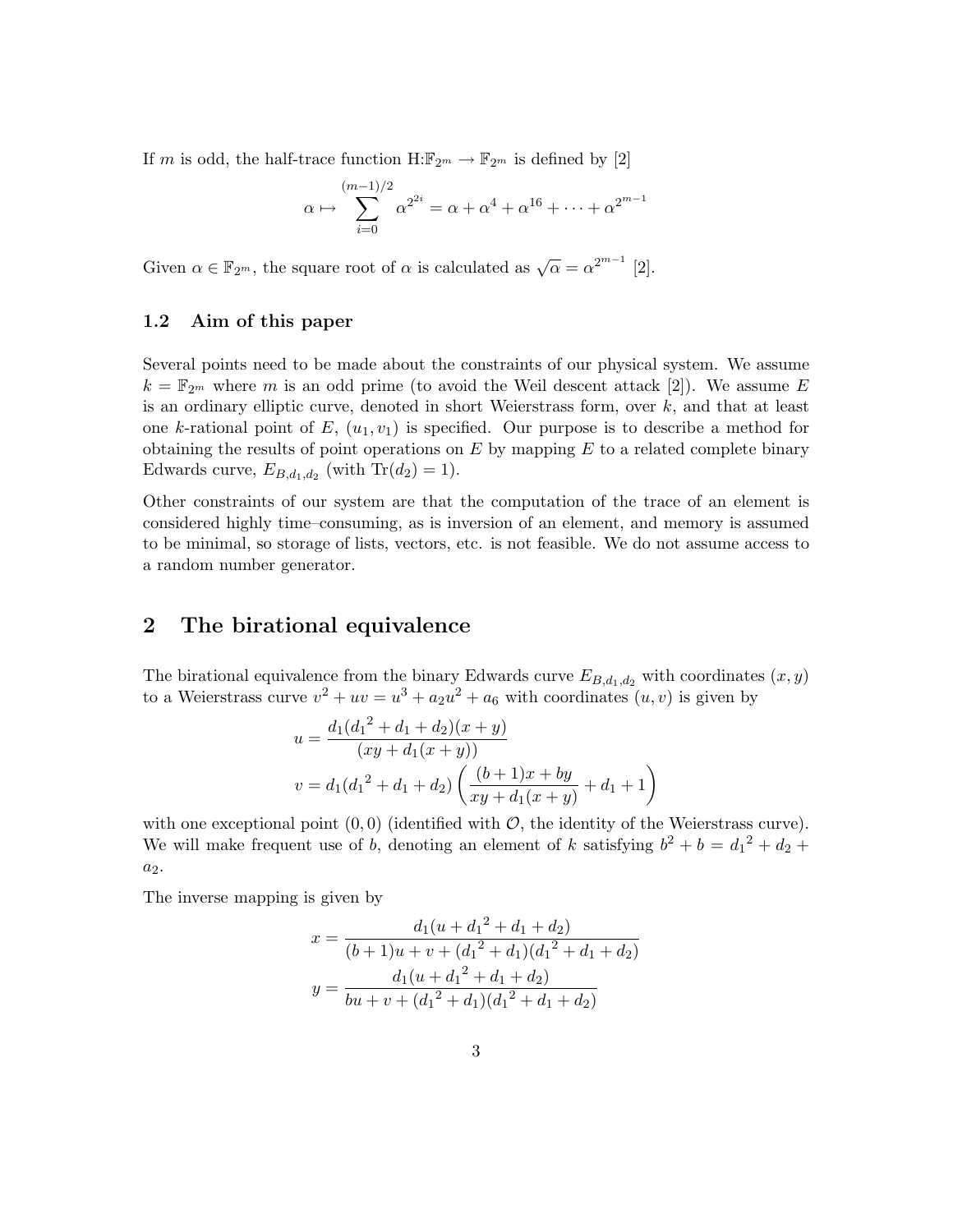The exceptional points of this mapping are  $\mathcal{O}$ ,  $(d_1^2 + d_1 + d_2, (d_1^2 + d_1 + d_2)(d_1^2 + d_1 + b))$ and  $(d_1^2 + d_1 + d_2, (d_1^2 + d_1 + d_2)(d_1^2 + d_1 + b + 1))$ . These formulae are obtained by simply composing the birational equivalence in section 2 of [\[1\]](#page-14-0) with the isomorphism  $v \mapsto v + bu$ which maps the curve  $v^2 + uv = u^3 + (d_1^2 + d_2)u^2 + a_6$  to  $v^2 + uv = u^3 + a_2u^2 + a_6$ .

### 2.1 A modification of the birational equivalence

We present a modification of the birational equivalence from the Weierstrass curve to the complete binary Edwards curve which has only one exceptional point and reduces the number of inversions required. Define

$$
z = ((b+1)u + v + (d_1^2 + d_1)(d_1^2 + d_1 + d_2))(bu + v + (d_1^2 + d_1)(d_1^2 + d_1 + d_2))
$$

Then

$$
x = \frac{d_1(u + d_1^2 + d_1 + d_2)(bu + v + (d_1^2 + d_1)(d_1^2 + d_1 + d_2))}{z}
$$
  

$$
y = \frac{d_1(u + d_1^2 + d_1 + d_2)((b + 1)u + v + (d_1^2 + d_1)(d_1^2 + d_1 + d_2))}{z}
$$

But

$$
z = (bu + v + (d_1^2 + d_1)(d_1^2 + d_1 + d_2))^2 + u(bu + v + (d_1^2 + d_1)(d_1^2 + d_1 + d_2))
$$
  
=  $(b^2 + b)u^2 + v^2 + uv + (d_1^4 + d_1^2)(d_1^4 + d_1^2 + d_2^2) + u(d_1^2 + d_1)(d_1^2 + d_1 + d_2)$ 

Using  $b^2 + b = d_1^2 + d_2 + a_2$ ,  $v^2 + uv = u^3 + a_2u^2 + a_6$  and  $a_6 = (d_1^4 + d_1^2 + d_2^2)$  (from [\[1\]](#page-14-0))

$$
z = (d_1^2 + d_2)u^2 + u^3 + d_1^2(d_1^4 + d_1^2 + d_2^2) + u(d_1^2 + d_1)(d_1^2 + d_1 + d_2)
$$
  
= 
$$
(u + d_1^2 + d_1 + d_2)(u^2 + d_1u + d_1^2(d_1^2 + d_1 + d_2))
$$

Thus

$$
x = \frac{d_1(bu + v + (d_1^2 + d_1)(d_1^2 + d_1 + d_2))}{u^2 + d_1u + d_1^2(d_1^2 + d_1 + d_2)}
$$
  

$$
y = \frac{d_1((b+1)u + v + (d_1^2 + d_1)(d_1^2 + d_1 + d_2))}{u^2 + d_1u + d_1^2(d_1^2 + d_1 + d_2)}
$$

We claim that if  $E_{B,d_1,d_2}$  is a binary Edwards curve with  $\text{Tr}(d_2) = 1$  (shown in [\[1\]](#page-14-0) to be a sufficient condition for completeness), this mapping has only one exceptional point, O. For

$$
u^{2} + d_{1}u + d_{1}^{2}(d_{1}^{2} + d_{1} + d_{2}) = 0
$$

to have a solution  $u \in k$ , we require that  $\text{Tr}\left(\frac{d_1^2(d_1^2+d_1+d_2)}{d_1^2}\right)$  $\left(\frac{d^2 + d_1 + d_2}{d_1^2}\right)$  =Tr( $d_1^2 + d_1 + d_2$ ) = 0, but  $\text{Tr}(d_1^2 + d_1 + d_2) = \text{Tr}(d_1) + \text{Tr}(d_1) + \text{Tr}(d_2) = 1$ , by hypothesis.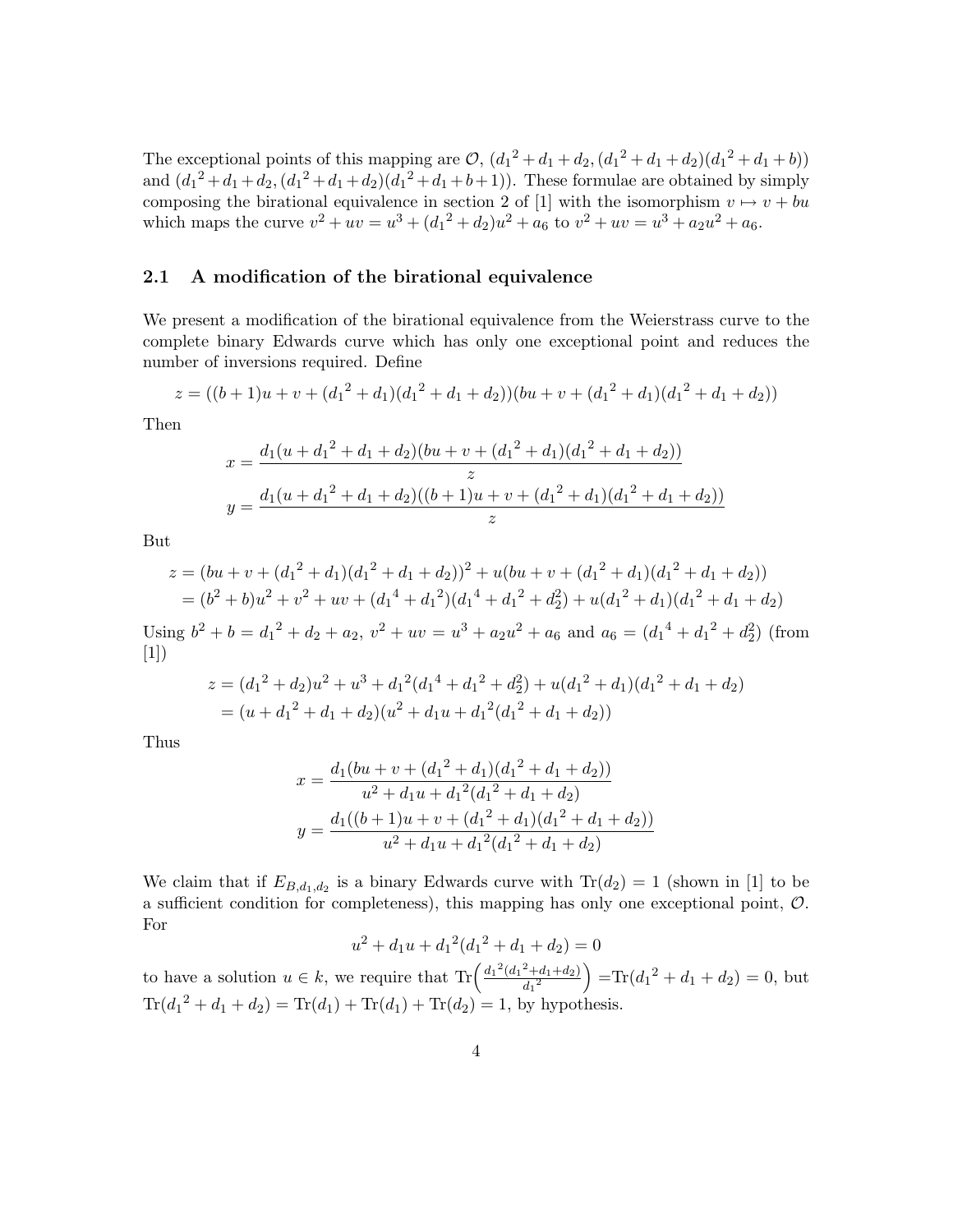## 3 Finding  $d_1$

To compute point operations on an elliptic curve in Weierstrass form using a BEC, we need to find an appropriate  $d_1$  parameter. The algorithms in this section carry this out in a deterministic manner (as opposed to choosing  $d_1$  at random).

We assume the following are known:

m, a prime integer and p, an irreducible polynomial in  $\mathbb{F}_2[x]$  of degree m, defining a field  $k.$  (We denote field elements as polynomials in  $x.$ )

 $a_2, a_6 \in k, a_6 \neq 0$  defining an elliptic curve

$$
E: v^2 + uv = u^3 + a_2 u^2 + a_6
$$

over k. We precompute  $t = \text{Tr}(a_2)$ ,  $r = \text{Tr}(a_6)$ 

The desired output is a point (or set of points), the result of some sequence of point operations on E.

We need to find a  $d_1 \in k$  such that  $\text{Tr}(d_1 + a_2) = 1$ , and  $\text{Tr}(\sqrt{a_6}/d_1^2) = 1$  (as required in [\[1\]](#page-14-0)). We then define  $d_2 = d_1^2 + d_1 + \sqrt{a_6}/d_1^2$ , and find a b such that  $b^2 + b = d_1^2 + d_2 + a_2$ .

Observe that, using the properties listed in section 1.1,  $Tr(1) = 1$  and  $Tr(x)$ ,  $Tr(x^2)$ ,  $Tr(x^4)$ , ... are known as the second coefficient of p. We denote  $w = x + Tr(x)$ , noting that  $Tr(w)$ 0.

Algorithm [1](#page-4-0) terminates with guaranteed success in a finite number of steps, except in the case  $t = r = 0$ . This case does not appear in any of the standards (e.g. NIST [\[3\]](#page-14-2)) of which the authors are aware; Koblitz curves always have  $r = Tr(1) = 1$ , and non-Koblitz curves are chosen such that they have a minimal cofactor of 2 (forcing  $t = 1$ , as per theorem 3.18) of [\[2\]](#page-14-1)).

<span id="page-4-1"></span><span id="page-4-0"></span>The other parameters of the mapping are  $d_2$ , which is directly calculated as  $d_2 = d_1^2 +$ The other parameters of the mapping are  $a_2$ , which is directly calculated as  $a_2 = a_1^{-1}$ <br>  $d_1 + \sqrt{a_6}/d_1^2$  and b, which satisfies  $b^2 + b = d_1^2 + d_2 + a_2$   $(b = H(d_1^2 + d_2 + a_2))$ . If we use algorithm [2](#page-4-1) then the inversion used in computing  $d_2$  disappears and is replaced with  $d_2 = (d_1 + e_1)^2 + d_1$ . It is also worth noting that the calculation of  $1/(q^2+q+1)$ ,  $(q^2+q+1)/q^2$ etc are actually trivial when  $q$  is chosen to be  $x$  and do not require use of the extended Euclidean algorithm<sup>[1](#page-4-2)</sup>.

<span id="page-4-2"></span><sup>&</sup>lt;sup>1</sup>We extend the methods for modular inverse described in [\[4\]](#page-15-0) to polynomials and fields of characteristic two. We believe this to be well known but are unable to find reference to this method.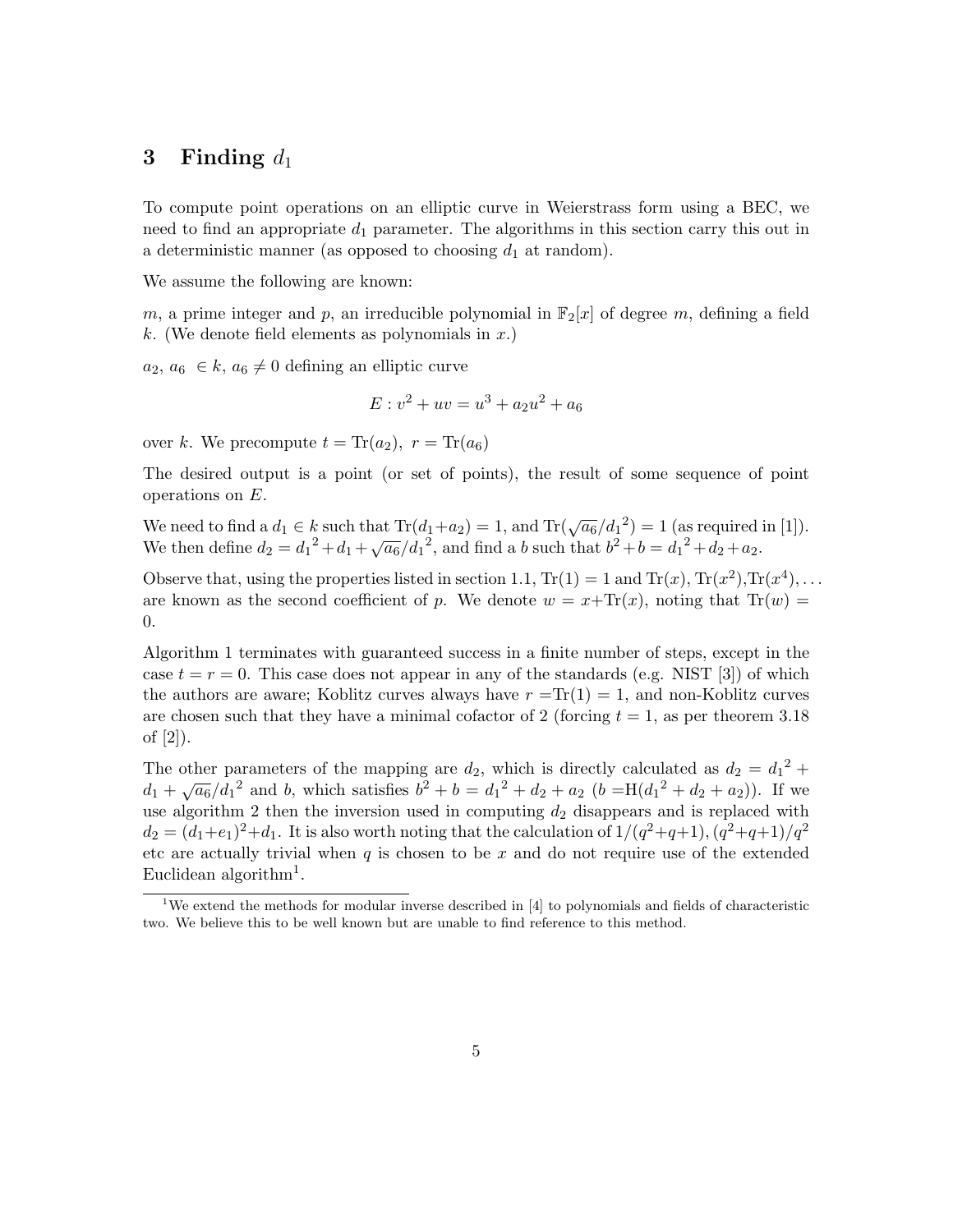**Input:**  $m, p, t, r, a_6, w$ **Postcondition:**  $Tr(d_1) = Tr(a_2) + 1$  and  $Tr(\sqrt{a_6}/d_1^2) = 1$ if  $t = 0$  and  $r = 1$  then Let  $d_1 = 1$ . else if  $t = 1$  and  $r = 0$  then  $=$  1 and  $r = 0$ <br>Let  $d_1 = \sqrt[4]{a_6}$ . else if  $t = r = 1$  and  $a_6 \neq 1$  then if  $\text{Tr}(1/(a_6+1)) = 1$  then Let  $d_1 = \sqrt{a_6} + \sqrt[4]{a_6}$ . else Let  $d_1 = \sqrt[4]{a_6} + 1$ . else if  $t = 1$  and  $a_6 = 1$  then if  $Tr(1/w) = 1$  then Let  $d_1 = w$ . else if  $Tr(1/(w+1)) = 0$  then Let  $d_1 = 1/(w+1)$ . else Let  $d_1 = 1 + 1/(w + 1)$ . else if  $t = r = 0$  then if  $Tr(1/(a_6 + 1)) = 0$  then Let  $d_1 = \sqrt[4]{a_6} + 1$ .<br>Let  $d_1 = \sqrt[4]{a_6} + 1$ . else Let  $i=1$ Let  $s = \sqrt{a_6}$ while  $Tr(a_6^{(2^i+1)})=0$  do Let  $s = s^2$  $i = i + 1$ Let  $d_1 = 1/(s + 1)$ **Algorithm 1:** Algorithm to generate a suitable  $d_1$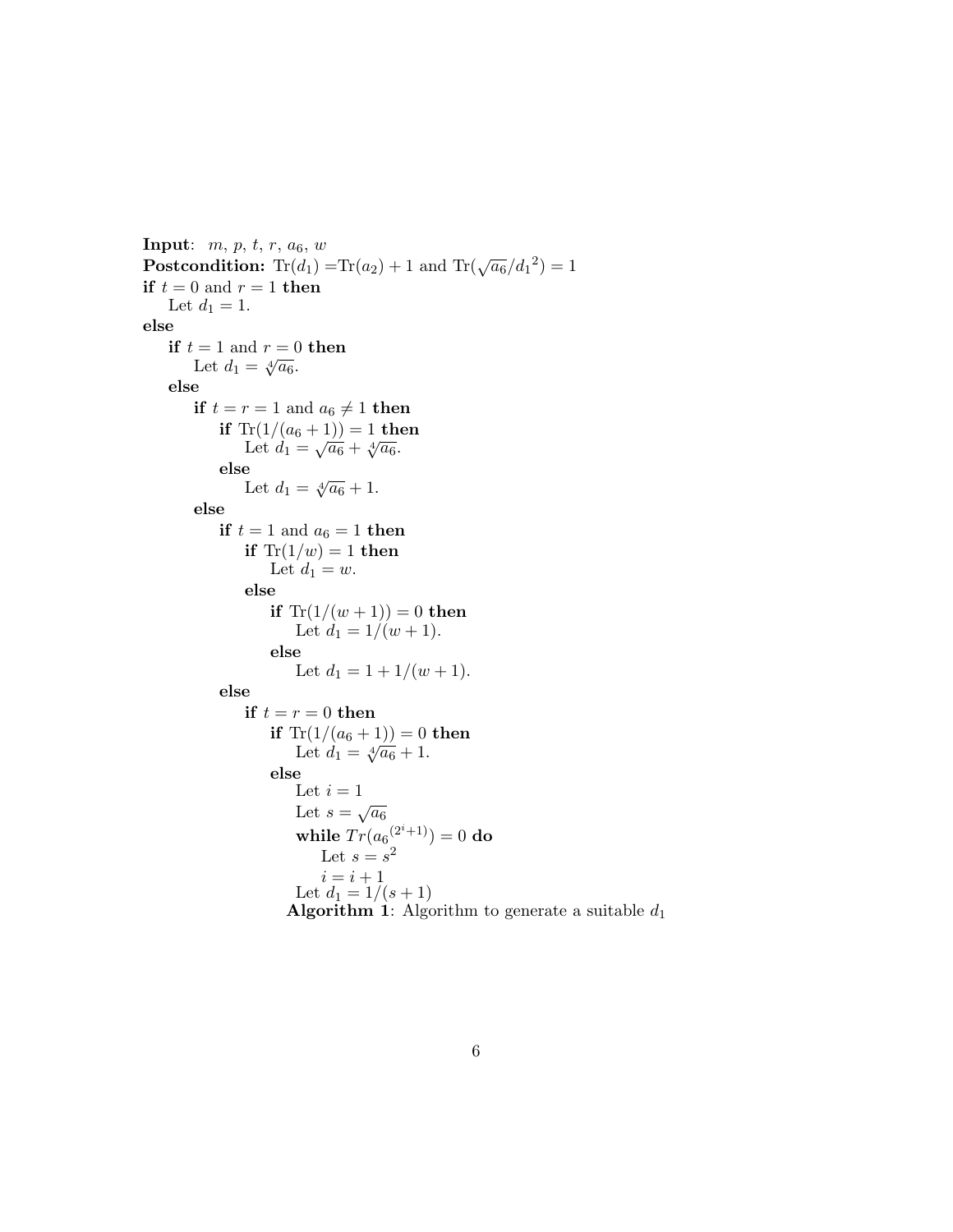**Input:**  $a_6$ ,  $a_2$ , choose  $q = x$ , f Output:  $d_1 = F, e_1 = E$ Let  $A = \sqrt[4]{a_6}/(q^2+q+1)$ Let  $B = q^2 A$ Let  $C = qA$ if  $tr(A) = tr(a_2) + 1$  then  $\text{output}(d_1 = A, e_1 = (q^2 + q + 1))$ if  $tr(B) = tr(a_2) + 1$  then  $\text{output}(d_1 = B, e_1 = (q^2 + q + 1)/q^2)$ if  $tr(A) + tr(B) = tr(a_2) + 1$  then  $output(d_1 = A + B, e_1 = (q^2 + q + 1)/(q^2 + 1))$ if  $tr(C) = 1$  then  $\sigma(\text{C})$  = 1 then<br>output $(d_1 = 1, e_1 = \sqrt[4]{a_6})$ else  $\sqrt{r}T_{02} = Tr(a_6) = 0$  \*/ choose r with  $0 < deg(r) < deg(f)$ if  $tr(1/(r + 1)) = 1$  then  $D = r, E = 1/(r + 1)$ else  $D = 1/r, E = r/(r + 1)$ Let  $\mathit{dstart} = D$ Let  $F = \sqrt[4]{a_6}(D+1)$ while  $tr(F) = 0$  do Let  $D = D^2, E = E^2$ if  $D = dstart$  then if  $tr(1/r) = 1$  then  $D = r + 1, E = 1/r$ else  $D = 1/(r + 1, E = (r + 1)/r)$ Let  $F = \sqrt[4]{a_6}(D+1)$ **Algorithm 2:** Alternative algorithm to generate a suitable  $d_1$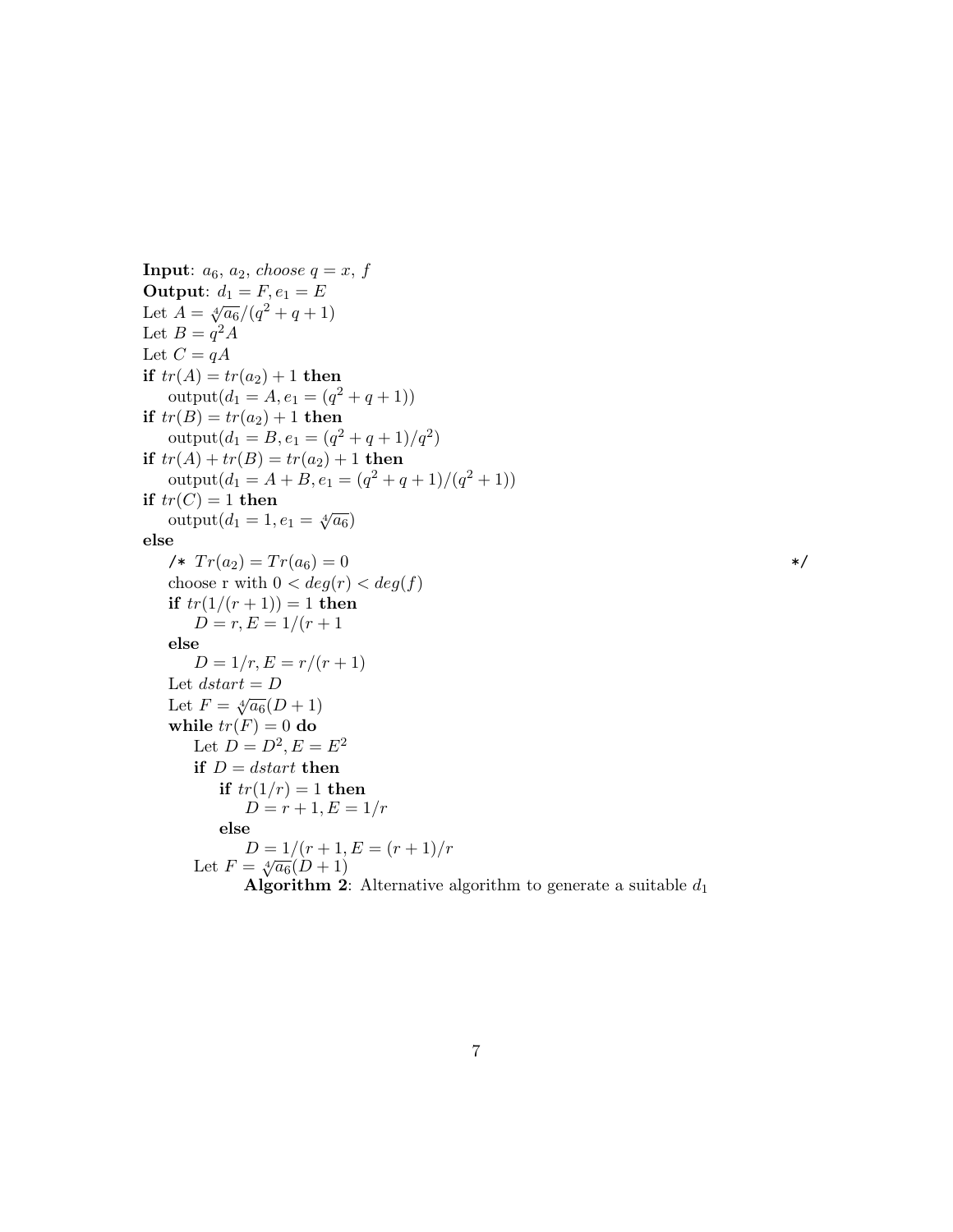# 4 Summary of procedure

We summarize the procedure used to carry out point operations on an ordinary elliptic curve over  $\mathbb{F}_{2^m}$  using a complete binary Edwards curve.

Find  $d_1$ ,  $d_2$  and b as described in section 3.

Map the point  $(u, v)$  to a point  $(x : y : z)$  on the projective binary Edwards curve:

$$
x = d_1(bu + v + (d_1^2 + d_1)(d_1^2 + d_1 + d_2))
$$
  
\n
$$
y = x + d_1u
$$
  
\n
$$
z = u^2 + d_1u + d_1^2(d_1^2 + d_1 + d_2)
$$

Or, using  $d_2 = d_1^2 + d_1 + \sqrt{a_6}/d_1^2$ ,

 $x = d_1bu + d_1v + (d_1 + 1)\sqrt{a_6}$  $y = x + d_1u$  $z = u^2 + d_1 u + \sqrt{a_6}$ 

Carry out point addition, doubling etc., in projective Edwards coordinates as de-scribed in [\[1\]](#page-14-0). Call the result  $(x': y': z')$ 

Map the resulting points  $(x' : y' : z')$  back to the points  $(u', v')$  on the affine Weierstrass-form elliptic curve:

$$
u' = \sqrt{a_6} \left( \frac{(x' + y')z'}{d_1x'y' + d_1^2(x' + y')z'} \right)
$$
  

$$
v' = \sqrt{a_6} \left( \frac{(b+1)x'z' + by'z'}{d_1x'y' + d_1^2(x' + y')z'} + 1 + \frac{1}{d_1} \right)
$$

# 5 Current Implementations

To fully understand the problem that is being solved by this approach, it is worthwhile examining existing implementations of elliptic curve cryptography (ECC) over  $GF(2<sup>m</sup>)$ . It is also important to consider that in order to develop a secure cryptosystem it is prudent to work alongside relevant standards such as [\[5\]](#page-15-1). We examine three implementations of ECC over  $GF(2^m)$ .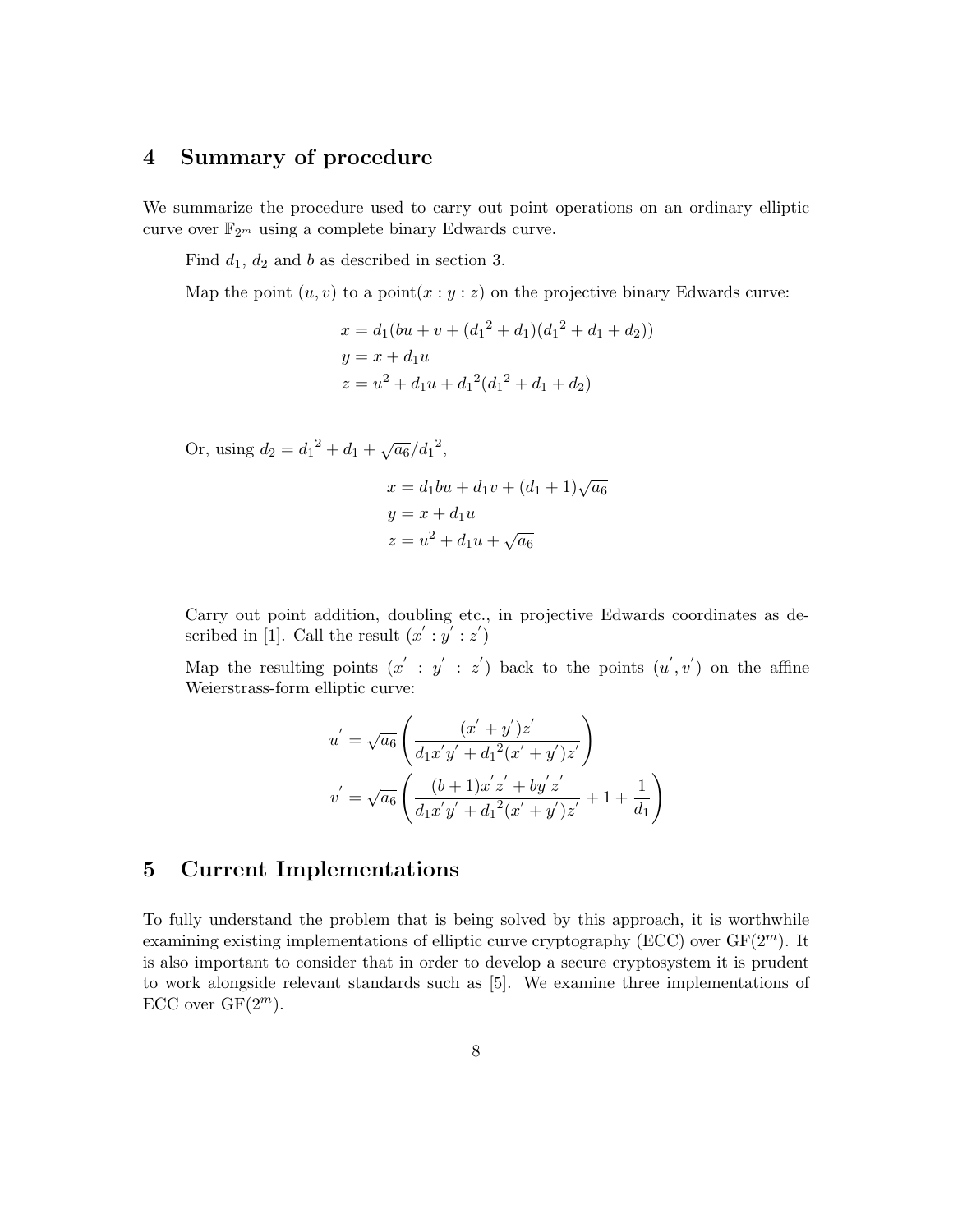### $5.1$  Crypto++

Crypto++ [\[6\]](#page-15-2) provides implementations of modular arithmetic, point arithmetic, ECDSA, ECDH, ECIES, ECNR and ECMQV over both  $GF(p)$  and  $GF(2<sup>m</sup>)$ . In the case of  $GF(2<sup>m</sup>)$ , the user is permitted to use elliptic curves from the FIPS standards or curves that the user may have selected themselves.

Internally, the basic point operations (point multiplication, point addition etc.) are based on points represented in affine coordinates on short Weierstrass curves only.

### 5.2 Miracl

Miracl [\[7\]](#page-15-3) provides implementations of modular arithmetic and point arithmetic over both  $GF(p)$  and  $GF(2<sup>m</sup>)$  and also supplies sample code for ECDH and ECDSA. In the case of  $GF(2<sup>m</sup>)$ , the user is permitted to use elliptic curves from the FIPS standards or curves the user may have created themself, however the field polynomial is restricted to either a pentanomial or trinomial.

Internally, the basic point operations are based on points represented in either affine coordinates or projective coordinates on short Weierstrass curves also.

### 5.3 A hardware implementation of ECC over a binary Edwards curve

The only implementation available that incorporates binary Edwards curves is found in [\[8\]](#page-15-4). In this thesis, the use of BECs is described and is implemented in the GEZEL hardware design language [\[9\]](#page-15-5). This implementation does not take into account the curves from the FIPS standards and therefore does not have the issue of mapping between short Weierstrass and binary Edwards curves.

### 6 Hardware

The hardware available to us is described in [\[10\]](#page-15-6). A simplified diagram of the hardware is shown in figure [1.](#page-14-3) This hardware consists of a very large multiplier, shifter, alu, memory (data and control), flags and FIFOs. As described in [\[10\]](#page-15-6) section [0075], it is crucial for efficient operation to keep the pipeline of the multiplier full. This means that branches and testing operands are very costly as they break the multiplier pipeline.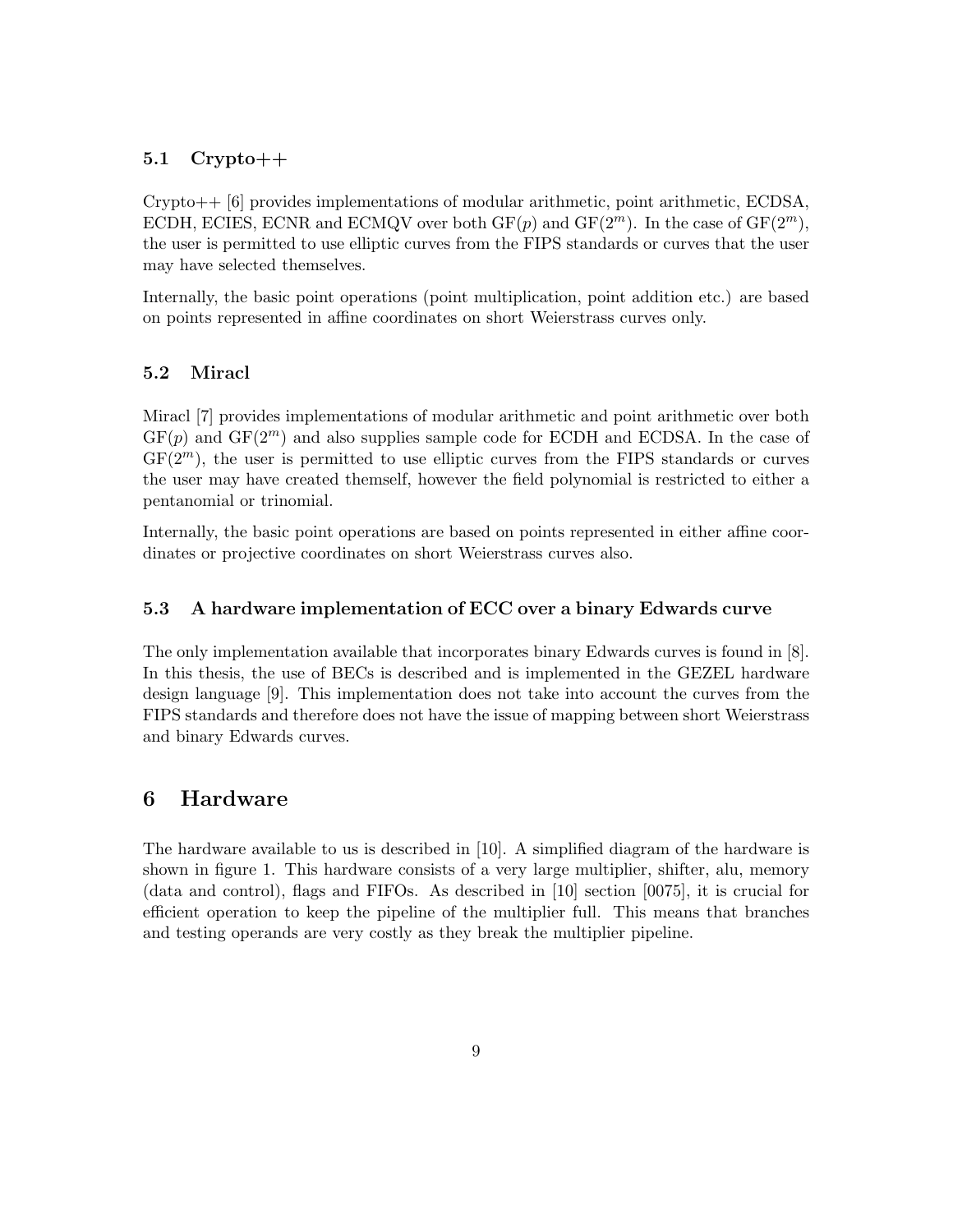### 7 Results

#### 7.1 Our chosen implementation

For the purposes of comparing complexity and coverage metrics, we examined an implementation of elliptic curve operations using non-adjacent form (NAF) [\[11\]](#page-15-7) [\[12\]](#page-15-8) [\[13\]](#page-15-9) as well as the right to left binary method for point multiplication described in [\[2\]](#page-14-1) (algorithm 3.26). Implementation of NAF on our device proved impossible due to control store constraints until we were able to dramatically reduce instructions by using BECs.

#### 7.2 Effect on Complexity

Code complexity can be considered a measure of the difficulty of providing an algorithm and is a common source of defects within source code [\[14\]](#page-15-10). One measure of complexity that is in common usage is that of "Cyclomatic Complexity" [\[15\]](#page-15-11), which represents the complexity of an artifact by a number called a "McCabe number". It is recommended that for any given module, its McCabe complexity should not exceed 10 [\[14\]](#page-15-10) (where a higher number indicates higher complexity). We use this measurement in our implementations of ECC. The tool we used in this paper to measure complexity is "CCCC" [\[16\]](#page-15-12), and the results can be seen in table 1.

#### 7.3 Effect on Coverage

Code coverage is a measure of how well an artifact of code is tested (and therefore gives some indication as to how reliable the code is [\[17\]](#page-15-13)). We will concern ourselves mostly with block coverage and decision coverage. These terms "block coverage" and "decision coverage" are explained in some detail with examples in [\[18\]](#page-15-14).

It seems natural that code related to security be 100% covered. Implementing ECC from the textbooks leaves us with incredibly complex code, which includes computationally intensive trace conditions. While there are many articles available detailing why complete code coverage can give false confidence, as [\[17\]](#page-15-13) explains, we expect that as coverage increases, so does reliability. Therefore, it is our goal to reach 100% block and decision coverage.

Implementing the operations as described in [\[1\]](#page-14-0) augmented with a deterministic binary Edwards curve coefficient generation described in this paper, the McCabe complexity decreases dramatically from 51 to 31. If we choose only points on the curves detailed in [\[5\]](#page-15-1) the complexity decreases even further to 28. The comparisons can be seen in table [1.](#page-10-0)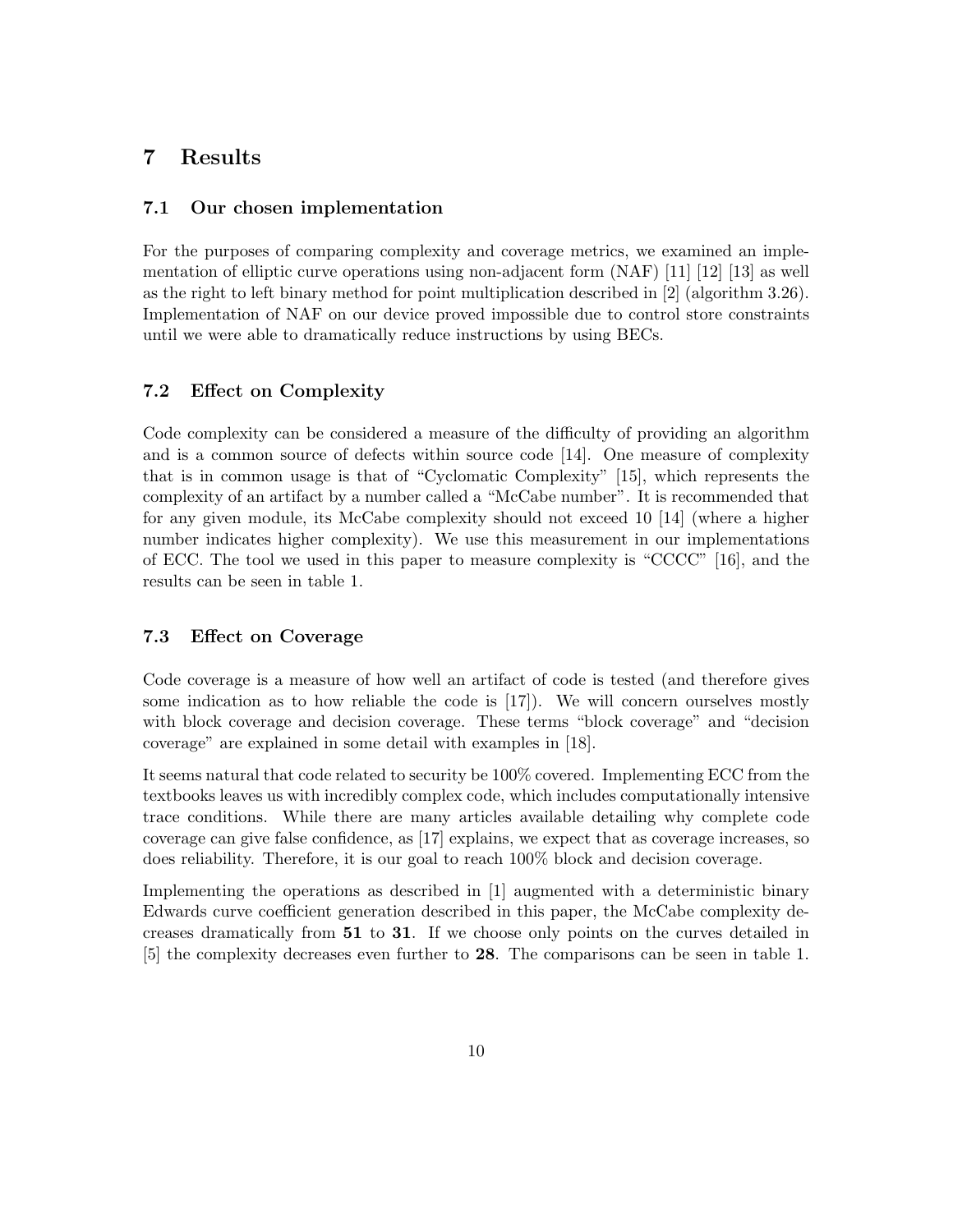| Type                                             | Coverage (in percent) $\vert$ Complexity |    |
|--------------------------------------------------|------------------------------------------|----|
| Binary Edwards with NAF (all curves)             | 100                                      |    |
| Binary Edwards with NAF (only curves from [5])   | 100                                      | 28 |
| Without Binary Edwards and with NAF (all curves) |                                          |    |

<span id="page-10-0"></span>Table 1: Coverage and complexity comparison

| Curve          | Multiplications   Squarings   Additions |  |
|----------------|-----------------------------------------|--|
| Binary Edwards |                                         |  |
| Weierstrass    |                                         |  |

<span id="page-10-1"></span>Table 2: Comparison between cost of doubling on BEC and Weierstrass curves

### 7.4 Comparison between BEC and Weierstrass

It is worthwhile to compare the number of modular operations required to conduct a point addition and point doubling using both BECs and Weierstrass curves where the points are represented using projective coordinates. We further make the assumption that we do not know in advance that any of the  $z$  coordinates are 1 (to use this assumption we would need to implement two different versions of the addition and doubling). These figures come from the Explicit-Formulas Database (EFD)[\[19\]](#page-15-15).

It is significant to note that on our hardware [\[10\]](#page-15-6), an addition can execute in parallel with a multiplication. Therefore, it is reasonable to remove the additions from the below table. Also, a square operation is carried out by the multiplier. This means that the cost of a square is equal to that of a multiplication. This means we can compare the cost of doubling and addition in terms of (number operations = number of squares + number of multiplications).

We then see that the cost of a point double on our device using BECs is 11 multiplications versus Weierstrass which also needs 11 multiplications. However, the cost from the EFD does not take into account the cost of checking that if the operations is attempting to double the point at infinity.

It is preferable, therefore, to double using the BEC method. The same logic can be applied to the addition which required even more checks in code before the addition itself can be carried out. Table [2](#page-10-1) and table [3](#page-11-0) show the multiplication cost between the two addition methods and the two doubling methods.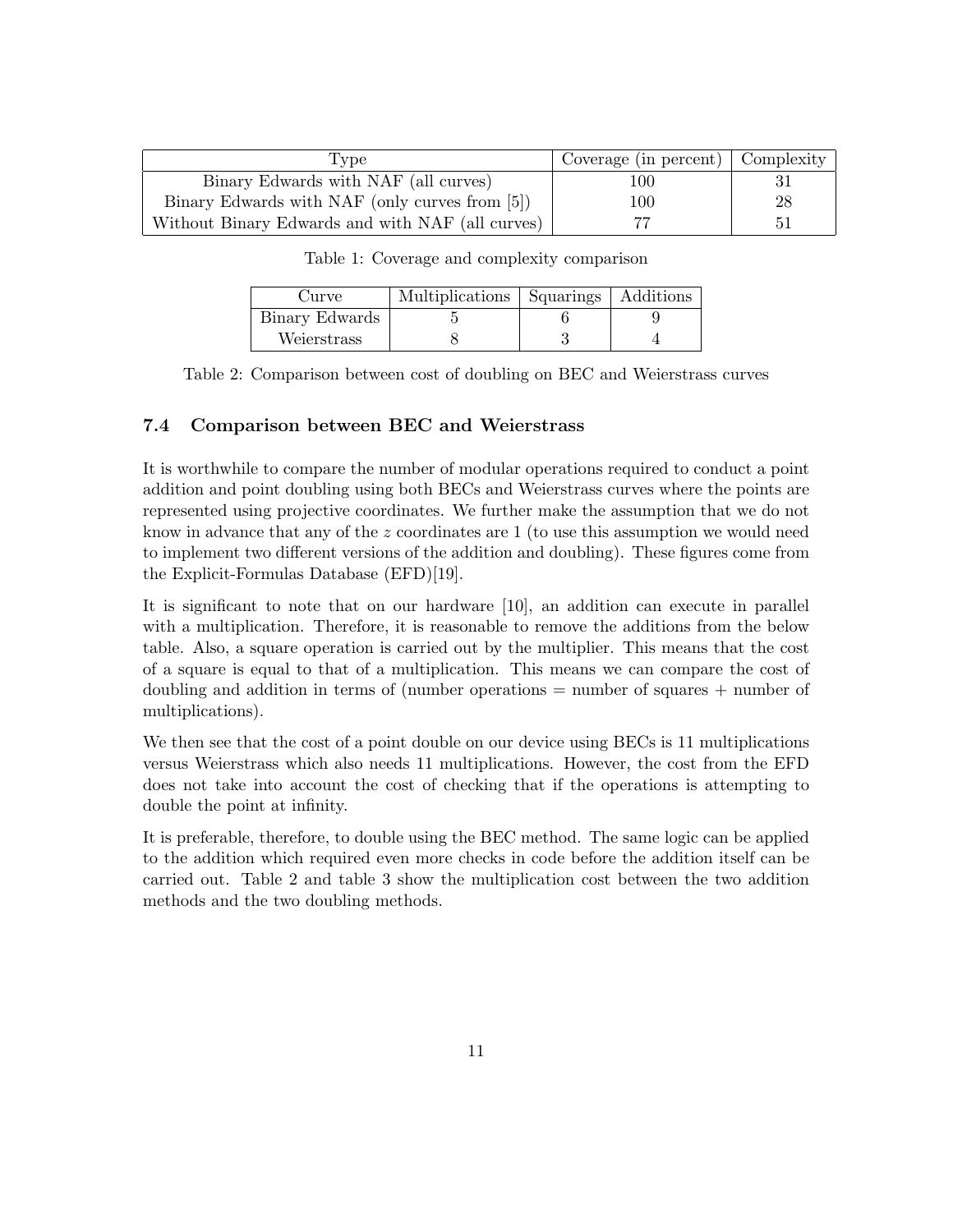| Curve          | Multiplications Squarings | Additions |
|----------------|---------------------------|-----------|
| Binary Edwards | 25                        |           |
| Weierstrass    |                           |           |

<span id="page-11-0"></span>Table 3: Comparison between cost of addition on BEC and Weierstrass curves

| Curve        | Operation                         | Weierstrass | Binary Edwards |
|--------------|-----------------------------------|-------------|----------------|
|              |                                   | (ms per op) | (ms per op)    |
| <b>B-163</b> | ECDH offline, with precomputation | 0.22        | 0.26           |
| $B-163$      | <b>ECDSA</b> Verify               | 1.18        | 1.45           |
| <b>B-233</b> | ECDH offline, with precomputation | 0.36        | 0.43           |
| <b>B-233</b> | <b>ECDSA</b> Verify               | 1.85        | 2.27           |
| <b>B-283</b> | ECDH offline, with precomputation | 0.51        | 0.65           |
| <b>B-283</b> | <b>ECDSA</b> Verify               | 2.64        | 3.44           |
| <b>B-571</b> | ECDH offline, with precomputation | 1.79        | 2.60           |
| <b>B-571</b> | <b>ECDSA</b> Verify               | 9.62        | 13.12          |

<span id="page-11-1"></span>Table 4: Performance of Weierstrass and binary Edwards operations on i7

#### 7.5 Comparison between BEC and Weierstrass on IA

As a further comparison, we integrated BECs into the cryptography library "Miracl" [\[7\]](#page-15-3). The results are in table 2 and were carried out on a  $Intel(R)$  Core(TM) i7 920 CPU 2.67GHz eight core 64-bit machine with 6GB RAM. The tests were carried out using the "bmark" program supplied with "Miracl".

As we can see from table [4,](#page-11-1) on a standard IA the binary Edwards curves do not perform as well as the Weierstrass curves. However, it is still important to remember that the coverage for the binary Edwards implementation is still considerably higher and less complex then the alternative. Also, we shall see in the next section how the performance is significantly different if implemented on a different processor.

### 7.6 Comparison between BECs and Weierstrass on EP80579

Our device, which is a member of the  $Intel(R)$  EP80579 Integrated Processor product line, accelerates certain ellipic curve operations and acceleration is offloaded to a cryptographic engine (Intel(R) QuickAssist Technology) similar to that described in  $[10]$ . We are able to take advantage of better pipelining of instructions (allowing us to parallelize the similar trace, half trace and modular square root operations over characteristic two) and a dedicated polynomial multiplier. It is also important to note that the computation of a trace or half trace or square root cost less then computing the extended Euclidean algorithm. These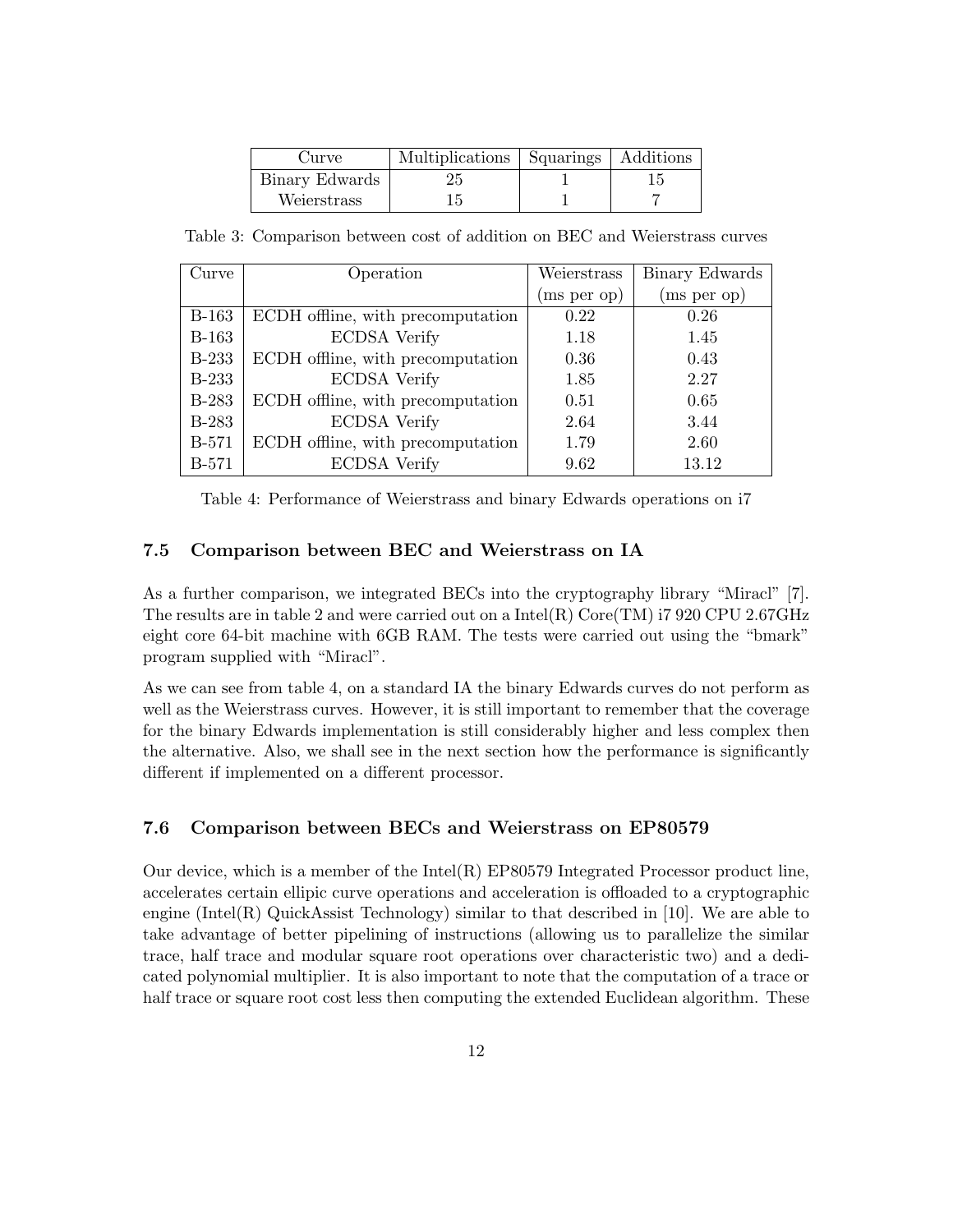| Curve                      | Cycles  | Number of instructions |
|----------------------------|---------|------------------------|
| Binary Edwards   $1859356$ |         | 378                    |
| Weierstrass                | 2405558 | 385                    |

<span id="page-12-0"></span>Table 5: Cycle comparison between BEC and Weierstrass point multiplication on a member of the EP80579 family of embedded processors

advantages, used together with BECs actually make a difference in performance when compared to a Weierstrass implementation. Due to the fact that we do not have to break the pipeline with checks for the point of infinity, and the reduced control store allowed us to integrate non-adjacent form, we are able to increase the performance of BECs such that it is approximately 25% faster than the equivalent Weierstrass version. Table [5](#page-12-0) gives a cycle comparison between a point multiplication using BECs and a point multiplication using Weierstrass curves (point multiplication is  $[2^{209} + 2^{87}]P$  on NIST curve K-409).

### 8 Future Work

We are investigating the possibility that the selection of  $d_1$  might come from the solution of some quadratic equation. We are also attempting to find  $d_1$ ,  $d_2$  pairs such that  $d_2/d_1$ is optimised for faster computations on the curves listed in the NIST standards [\[3\]](#page-14-2). This would be useful to implementers of ECC.

### 9 Acknowledgements

The authors would like to thank Catriona Lucey, Gary McGuire and other reviewers for taking the time to review this paper and providing helpful comments.

### 10 Conclusion

There is significant benefit to using BECs as is demonstrated by the reduced complexity (McCabe complexity decreases dramatically from 51 to 31) and increased test coverage (from 77% to 100%). These factors alone are of huge importance to implementors of cryptographic algorithms. We have also seen that, while on an  $Intel(R)$  IA32 processor there is some minimal speed impact, if implemented with a large multiplier on a different architecture there is a 25% performance increase. Finally, our work has shown that there exists a modified birational equivalence with fewer exceptional points, and that it is possible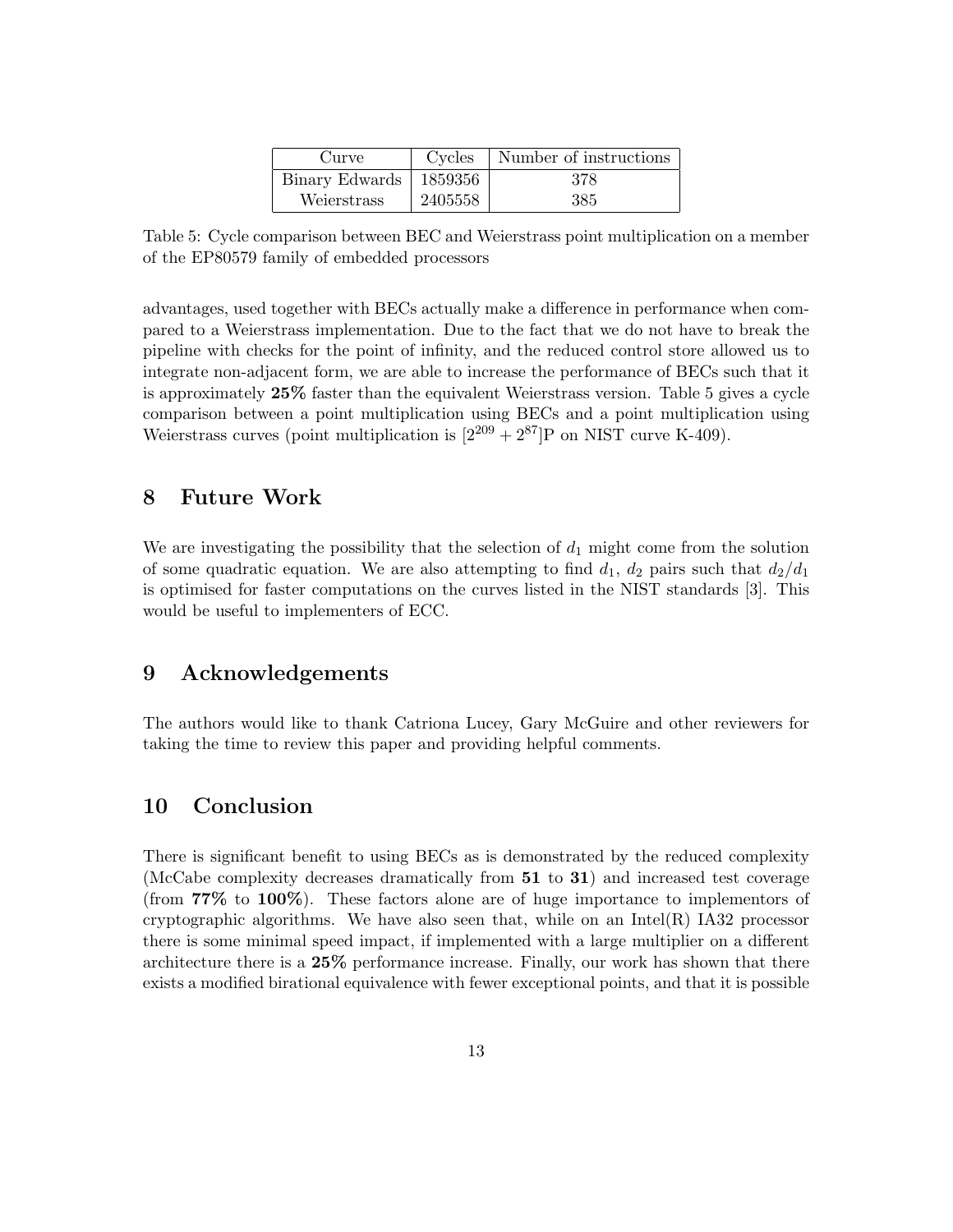for us to deterministically map points from Weierstrass representation to binary Edwards representation with minimal effort.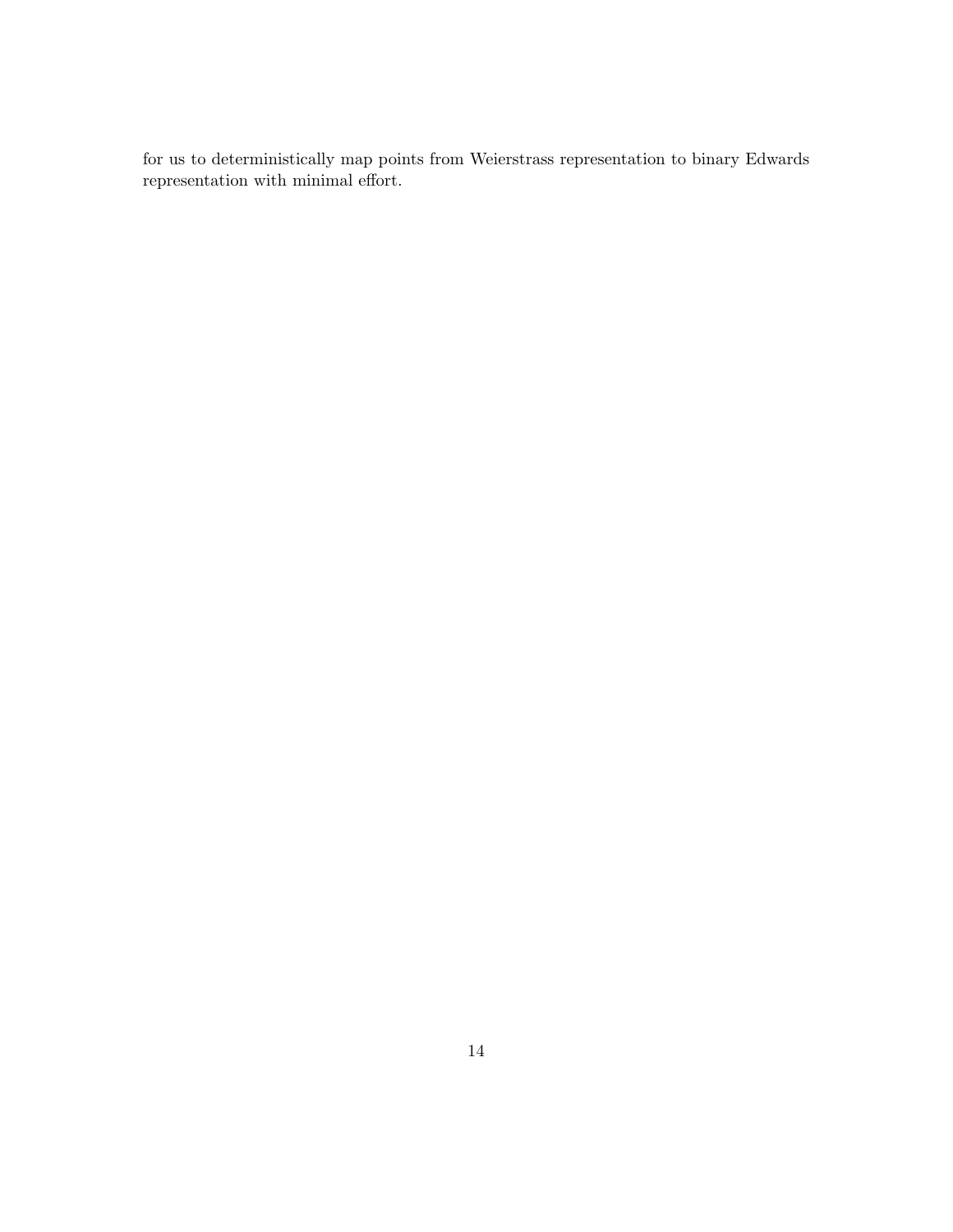# 11 Figures



<span id="page-14-3"></span>Figure 1: Cryptographic processor

# References

- <span id="page-14-0"></span>[1] D. J. Bernstein, T. Lange, and R. Rezaeian Farashahi, "Binary edwards curves," in CHES '08: Proceeding sof the 10th international workshop on Cryptographic Hardware and Embedded Systems, (Berlin, Heidelberg), pp. 244–265, Springer-Verlag, 2008.
- <span id="page-14-1"></span>[2] S. V. D. Hankerson, A. Menezes, Guide To Elliptic Curve Cryptography. Springer, 2004.
- <span id="page-14-2"></span>[3] N. I. of Standards and Technology, "Recommended elliptic curves for federal government use." [http://csrc.nist.gov/groups/ST/toolkit/documents/](http://csrc.nist.gov/groups/ST/toolkit/documents/dss/NISTReCur.pdf) [dss/NISTReCur.pdf](http://csrc.nist.gov/groups/ST/toolkit/documents/dss/NISTReCur.pdf), 1999.